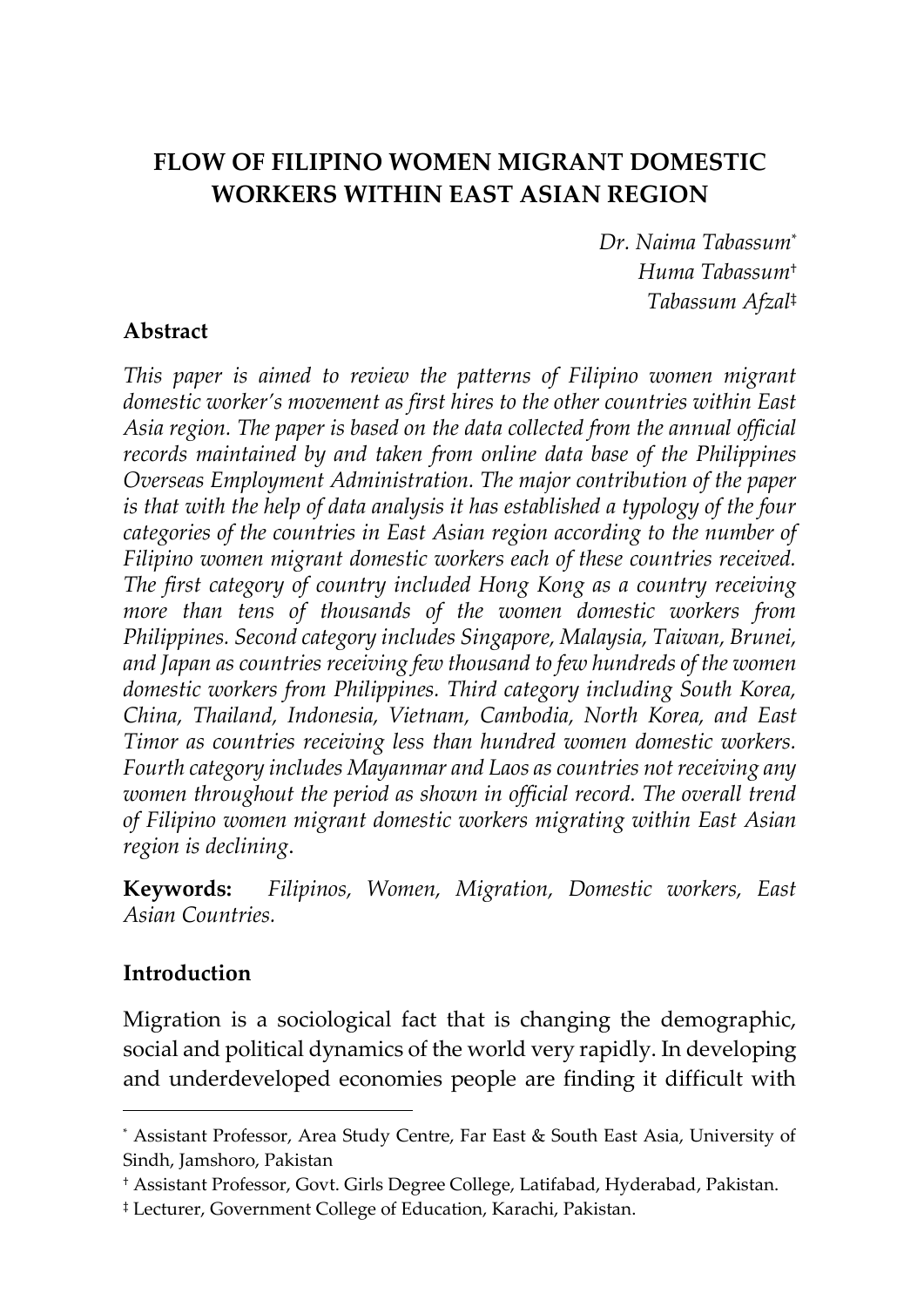each and every passing day to find good employment and livings. The socio-political conditions are also forcing people out of several regions and countries. These poor countries with a lower level of socio-economic development also has a large number of youth facing such hardships there and searching for better socio-economic opportunities for themselves and their families.

On the other hand, the developed economies of the West and East Asia have achieved high level of socio-economic development leading to low fertility rates, high life expectancy and better social security. Still these countries are facing demographic changes of ageing and women's labor for participation, that are creating vacuum of young labor and those attending elders and children at home. This demographic change has caused a global demand of domestic workers and especially women to migrate in there and fill these vacuums in developed societies.

The dynamic and changes occurring in both the developed and developing economies are coordinating to create large streams of young women migrating from developing economies to the developed one to join the reproductive and domestic work sector for finding better economic livings for themselves and their families. The Philippines is a country from where a large number of young educated women moved to other better and developed economies in search of employment as domestic worker. This paper is an effort to track the patterns of Filipino women migrant domestic workers migrating to different countries within East Asian region.

## **Review of Literature**

Migration is defined as movement of individuals from a geographical location to another one on a relatively permanent basis (Bryjak & Soroka, 1997). This movement is usually done for social economic reasons (Tabassum, Tabassum & Afzal, 2013). Economic reasons may include better employment or livelihood (Tabassum, Tabassum &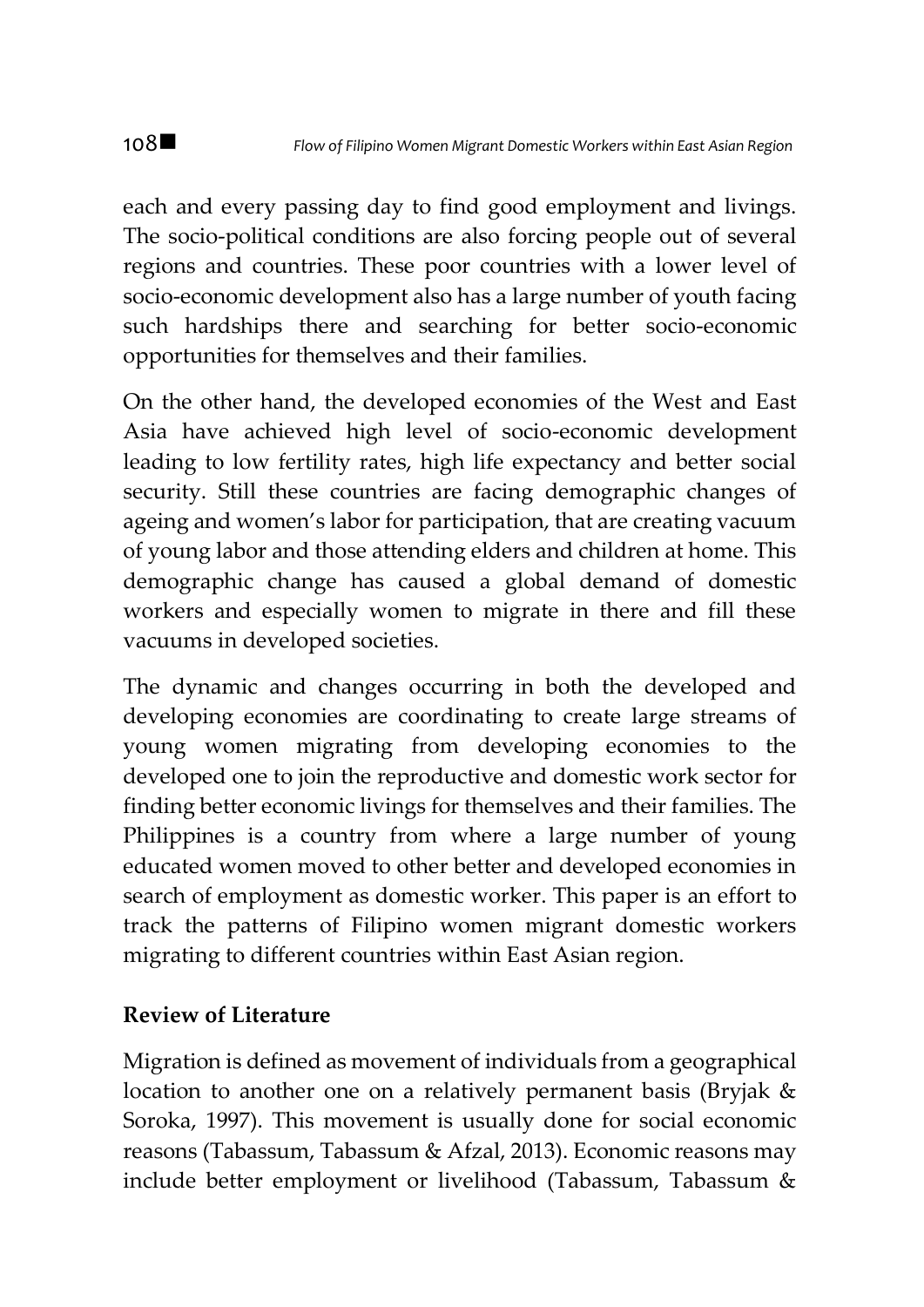Afzal, 2013). Adverse social and environmental conditions can also be a reason behind such movement of people across globe.

Asia is a region that holds a prominent position in global and regional migratory flows. It has both source and destination countries in this regard (Siddiqui, 2008). The two major migratory streams of female labour force are being observed in Asia: one is from South Asia and the South East Asia to the Gulf countries in Middle East, and the other one is from developing Asian economies to the more developed East Asian economies (Thimothy & Sasikumar, 2012).

The changing patterns of labor force participation of women have created a vacuum in the household wanting those who can perform the domestic work (Piper, 2005). Not much of the people are even ready to pay much for this less valued domestic work. In this situation , the cheap labor of migrant women is best suitable for this purpose (Erdogdu & Toksoz, 2013). The reproductive and domestic work is now becoming an established work sector at international level. This international demand of reproductive work done by migrant women has emerged as gendered division of reproductive labor at international level (Parrenas, 2001).

In this international division of reproductive labor certain countries of Asia are serving a major role as suppliers of migrant domestic workers to fill this gap of domestic work across the world. Majority of these women migrants are coming from the Philippines, Indonesia, and Sri Lanka (Piper, 2009; Siddiqui, 2008). From East Asian region, the Philippines, Indonesia, Cambodia, Laos and Mayanmar are major sending countries (Siddiqui, 2008).

Filipino women are forming a major part of these women performing reproductive domestic labor across the world. A large part of Philippines population (i.e. 9% of the total population of the country) lives and works outside its territorial borders (IOM, 2005: 239). Fifty percent of these Filipino worker living outside its borders are women and two third of them are serving in domestic work sector (Parrenas,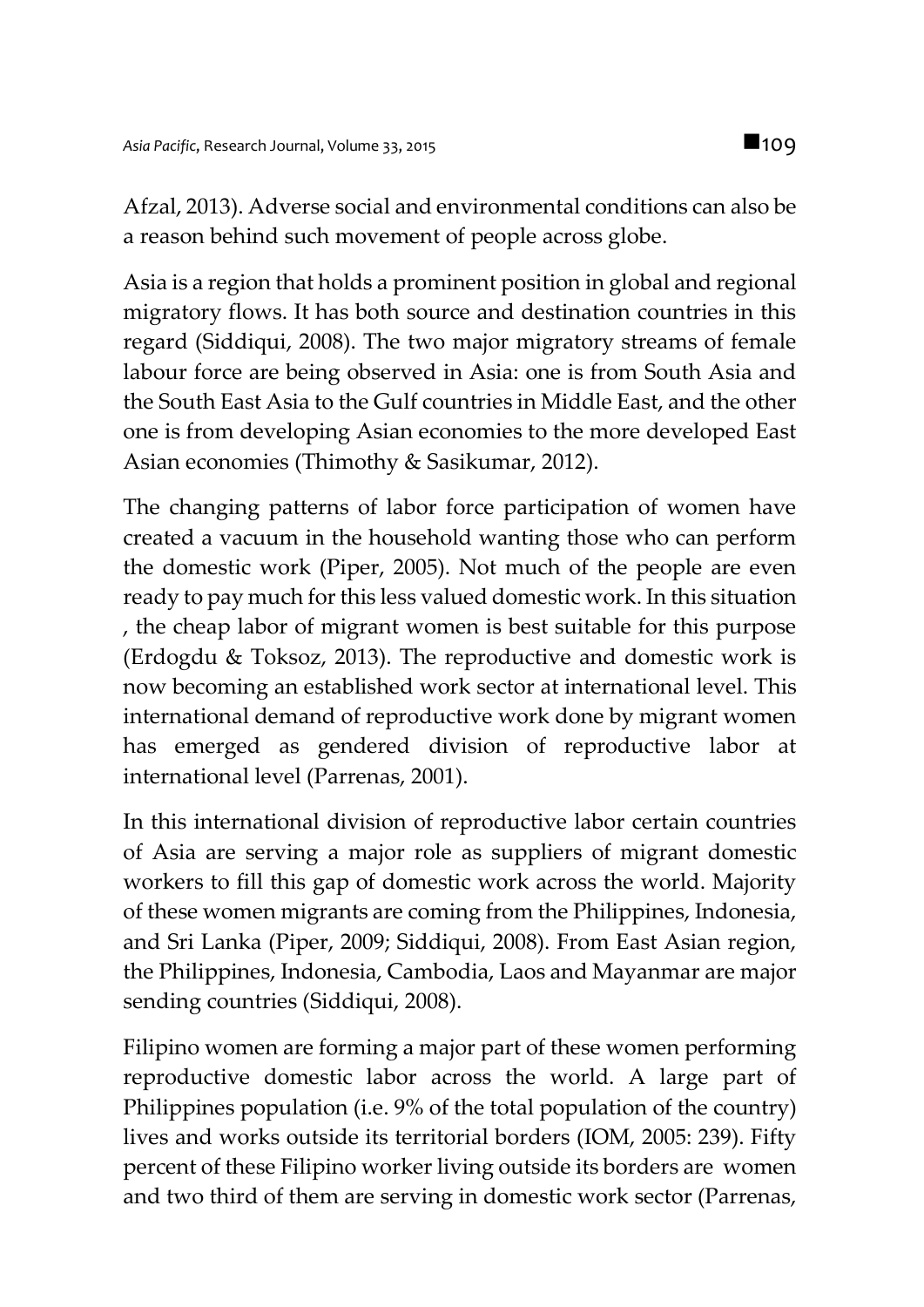## 2001).

Middle East is the region attracting largest number of these Filipino migrants. Following it is the East Asian region, where the Philippines is also located, as the second largest attraction to Filipino domestic workers. Tabassum and her fellows (2014) claimed that Hong Kong, Singapore, Malaysia and Taiwan has remained the destination countries of the region for Filipino women migrant domestic workers during the year 2001 to 2009. They further claim Hong Kong as the most attractive destination for Filipino women migrant at global level as well as regional level (Tabassum, Tabassum, & Afzal, 2014).

It is not sufficient to discuss one or two most attractive destinations for Filipino women migrant domestic workers in East Asian region. There is need to study the region in a comprehensive manner for the patters of flow in which these women moved to other countries as well. Accordingly, this paper is aimed to review the patterns of Filipino women migrant domestic workers migration as first hires to different East Asian Countries.

# **Method**

This paper aims to identify the patterns of Filipino women migrant domestic workers' movement to its neighboring countries throughout East Asian region. The paper is based on the data collected from the annual official records maintained by and taken from online data base of the Philippines Overseas Employment Administration (The Philippine Overseas Employment Administration 2013). The statistics taken from the source was statistically analyzed to identify the patterns of the women migrating to different countries in East Asia. On the basis of the data analysis, all the countries of East Asian region are divivided into four broader categories regarding the number of Filipino women domestic workers they received during the year 2001 to 2009. The data analyzed was presented in the forms of graphs for the easy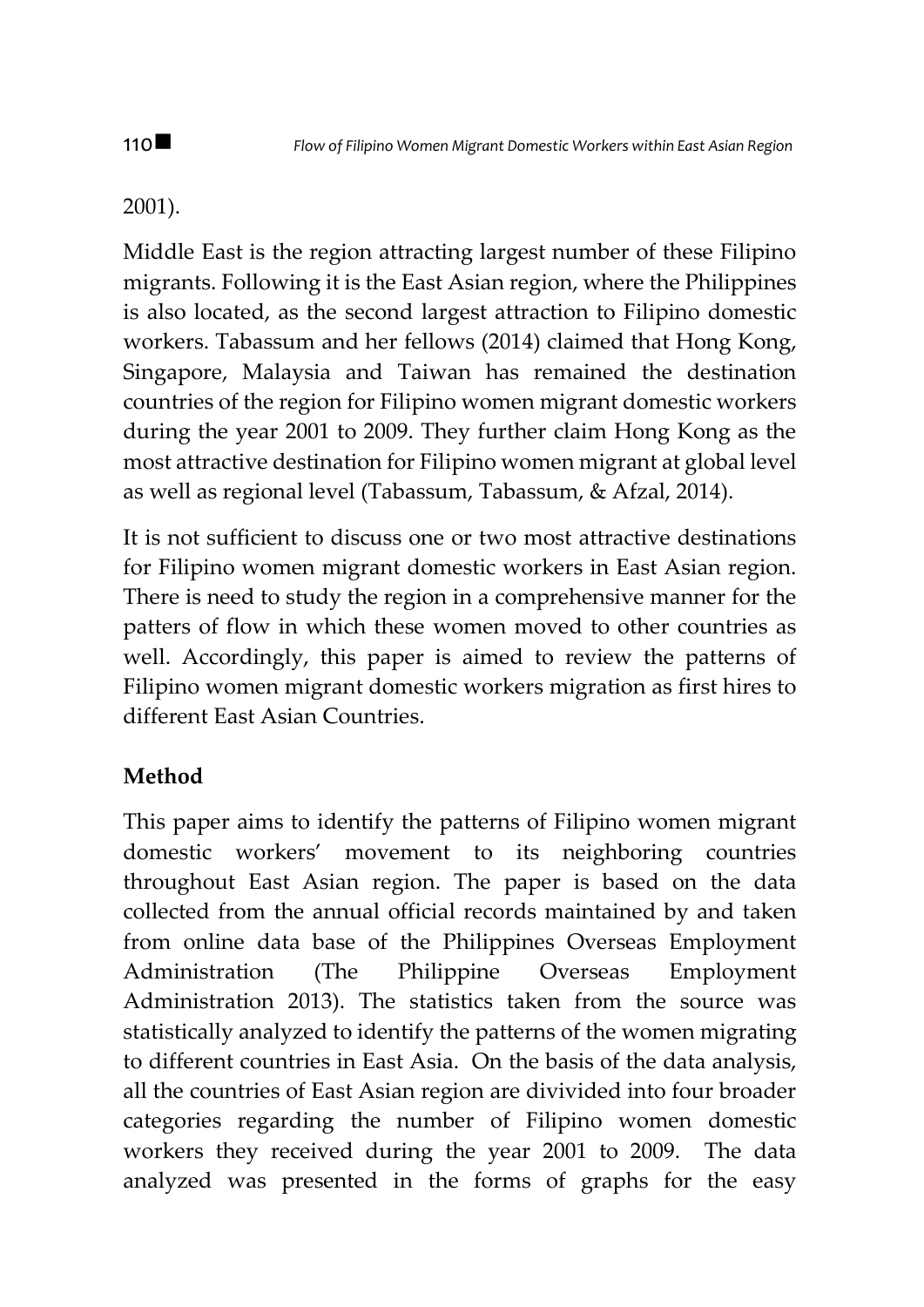#### understanding of the reader.

# **Migration of Filipino Women Domestic Workers in Far East & South East Asian Region**

Middle East is the region to which largest number of Filipino women migrant domestic workers moved to join the service sector industry. Following the Middle East, East Asian region is ranks second as welcoming the largest number of Filipino women migrant domestic workers. The most important most important destinations for Filipino women labour migrant in East Asian region are Hong Kong, Singapore, Malaysia, Taiwan, Brunei, and Japan. While they also move to other countries of the region e.g. South Korea, China, Thailand, Indonesia, Vietnam, Cambodia, North Korea, and East Timor in less numbers. Figure 1 shows the number of Filipino women migrant hired for the first time during 2001 to 2009 for these different countries of the East Asian region.



Source: (The Philippine Overseas Employment Administration 2013).

Figure 1 clearly shows a wide difference in the proportion of the Filipino women migrant domestic workers moving to work in Hong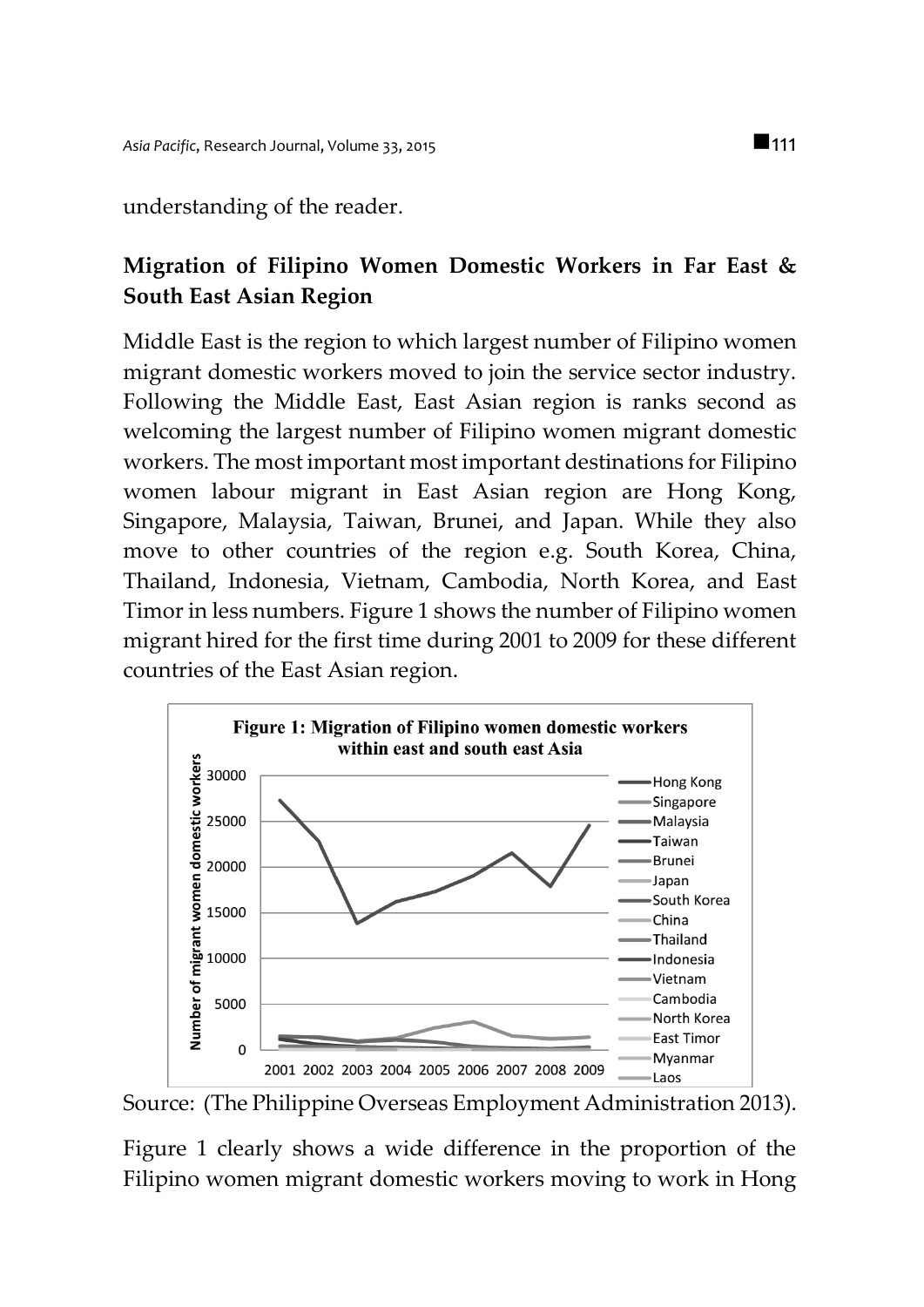Kong as domestic workers as compared to any other country in the region. The graph presented in Figure 1 is showing that there is substantial difference in the number of Filipino women migrant domestic workers moving to Hong Kong as compared to a lesser number of their counterparts migrating to join domestic work in Singapore, Malaysia, Taiwan, Brunei, and Japan. While it is difficult to show the larger difference in the number the women migrant domestic worker moving to Cambodia, North Korea, Eat Timore, as compared to the large number of their counterparts moving to Hong during the period studied in this paper.

**Table 1: Four Categories of Countries in East Asia Receiving Filipino Women Migrant Domestic Workers.**

| <b>Categories</b>        | Criteria                                                                                                                                                                         | <b>Countries included</b>                                                                              |
|--------------------------|----------------------------------------------------------------------------------------------------------------------------------------------------------------------------------|--------------------------------------------------------------------------------------------------------|
| 1 <sup>st</sup> category | This category includes the countries<br>receiving tens of thousands of first hired<br>migrant women domestic workers from<br>Philippines                                         | Hong Kong                                                                                              |
| 2 <sup>nd</sup> category | This category includes countries where<br>the number of new hired Filipino women<br>domestic workers during the year 2001<br>to 2009 ranges from few hundreds to few<br>thousand | Singapore, Malaysia,<br>Taiwan, Brunei, and<br>Japan                                                   |
| 3rd category             | This category includes the countries that<br>have received few (average less than<br>hundred) women migrant domestic<br>workers from Philippines during the<br>period studied    | South Korea, China,<br>Thailand,<br>Indonesia.<br>Vietnam. Cambodia.<br>North Korea, and East<br>Timor |
| 4 <sup>th</sup> category | This category included the countries that<br>have not received any new hire Filipino<br>women migrant domestic worker during<br>the period studied here                          | Mayanmar and Laos                                                                                      |

On the basis of the data analysis presented in the graph above, it is visible that the East Asian countries can be classified into three main categories in respect of receiving new hired Filipino women migrant domestic workers. First category includes the countries that received tens of thousands of first hired migrant women domestic workers from Philippines during the years 2001 to 2009 (e.g. Hong Kong). The second category includes countries where the number of new hired Filipino women domestic workers during the year 2001 to 2009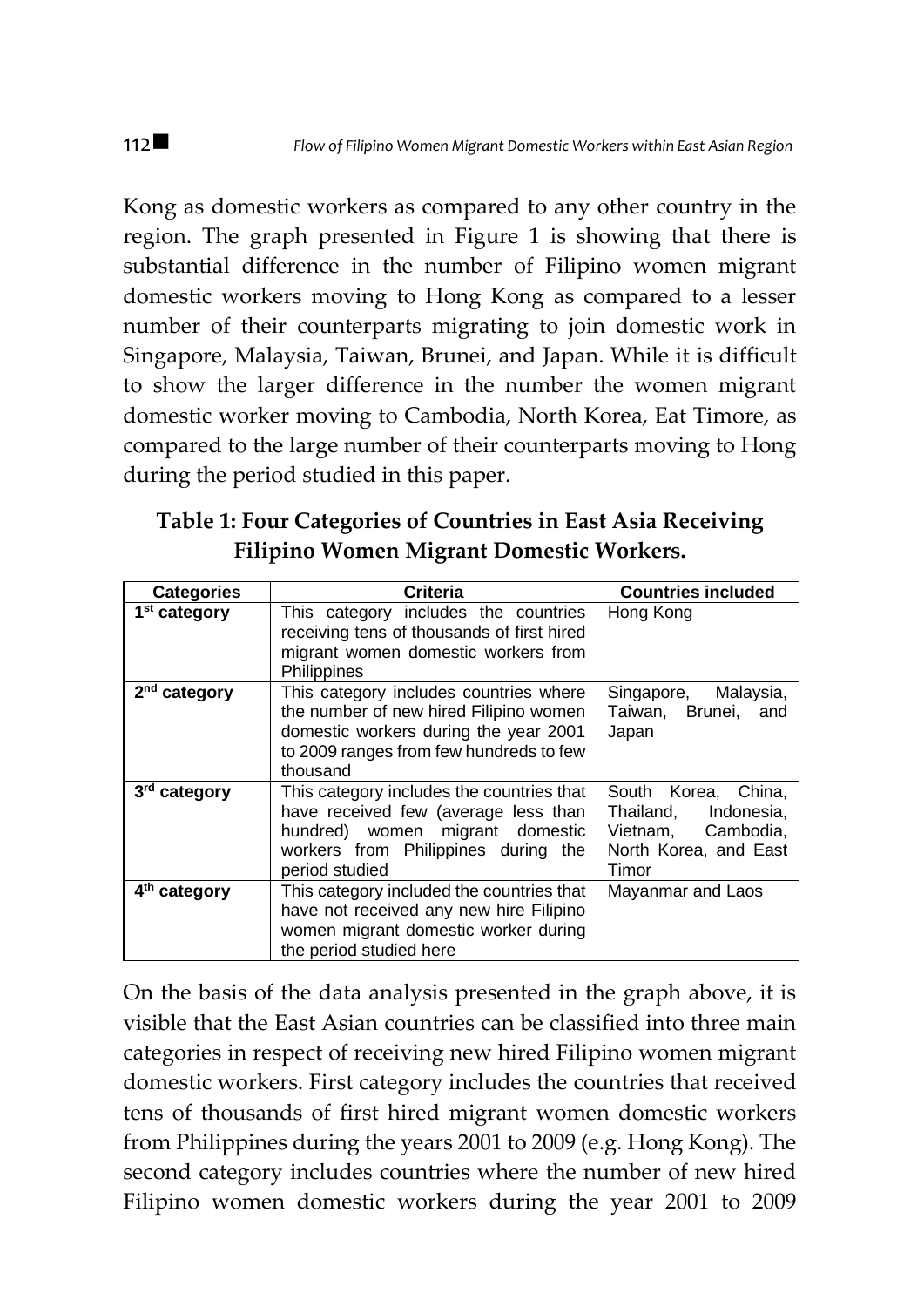ranges from few hundreds to few thousand (e.g. Singapore, Malaysia, Taiwan, Brunei, and Japan). Third category includes the countries that have received few, average less than hundred, women migrant domestic workers from Philippines during the period studied (e.g. South Korea, China, Thailand, Indonesia, Vietnam, Cambodia, North Korea, and East Timor). While fourth category included the countries that have not received any new hire Filipino women migrant domestic worker during the period studied here (e.g. Mayanmar and Laos).



Source: (The Philippine Overseas Employment Administration 2013)

Figure 2 shows a clearer picture of the patterns of first hire Filipino women migrant domestic workers' movement toward the different East Asian countries except Hong Kong. It more clearly highlight the number of women moving to the countries that fall in the later three categories as mentioned above. The patterns of Filipino women migrant domestic workers moving to all the countries falling these different categories is discussed in detail in the following sections.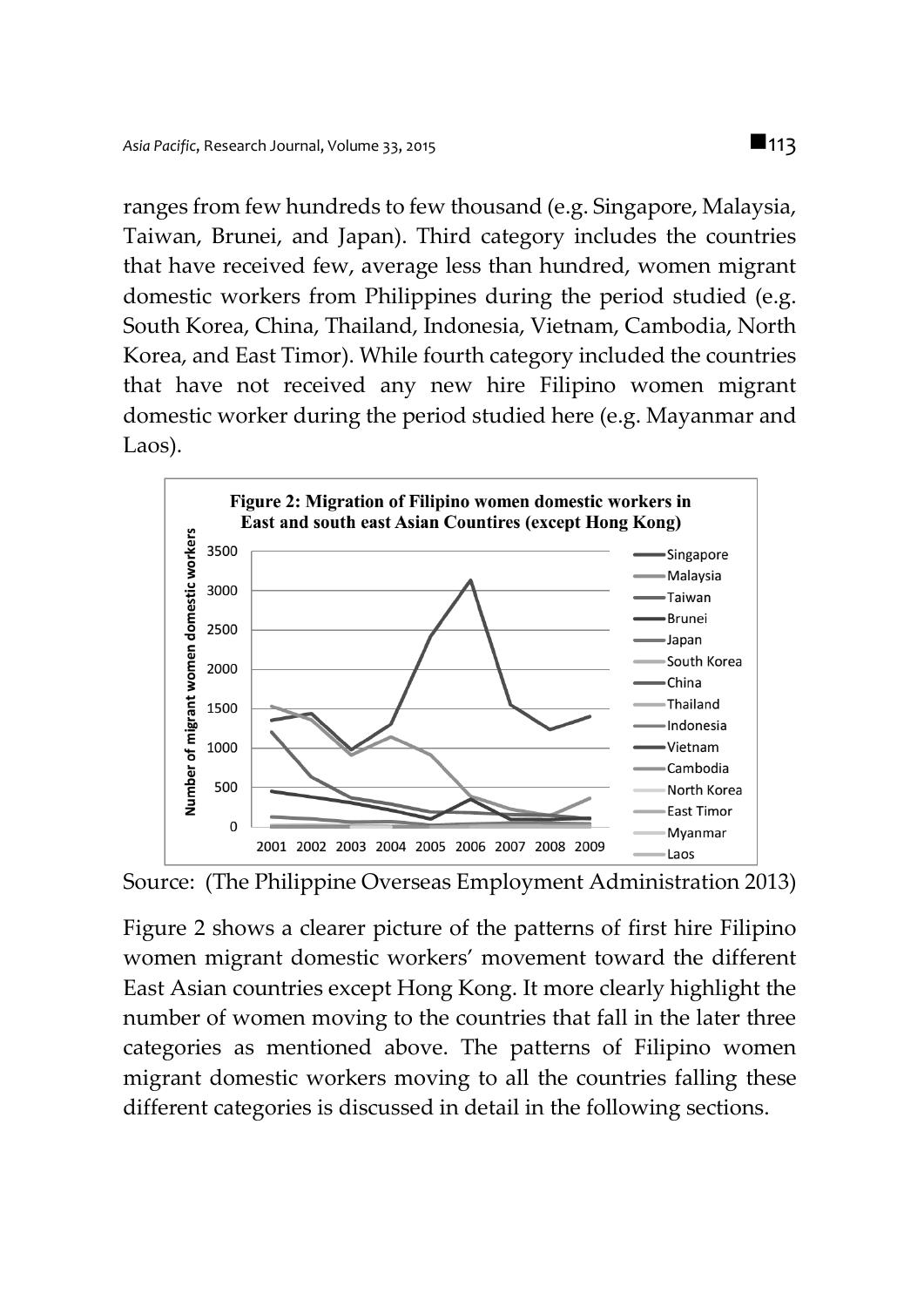# **1 st Category Country: Migration of Filipino Women Domestic Workers to Hong Kong**

Tabassum and her fellows (2014) while studying in detail the patterns of Filipino women migrant domestic workers to Hong Kong claimed that the place is the most attractive destination for these women workers around the world in general and within East Asia in particular. They claim that Hong Kong receives the largest number of these women domestic workers as compared to any other country. The data analysis presented in Figure 1 and Figure 3 also confirms that Hong Kong is the country that attracts the largest number of Filipino women domestic workers in East Asian region. It is the only country that falls in the first category of the countries as prescribed above for better understanding. The first category of the countries as defined

Still Hong Kong appears to receive the largest number of Filipino women migrant domestic workers as compared to any other country around the world. It also absorbs most of the Filipino women migrating to the countries in East Asian region as domestic workers.



Source: (The Philippine Overseas Employment Administration 2013)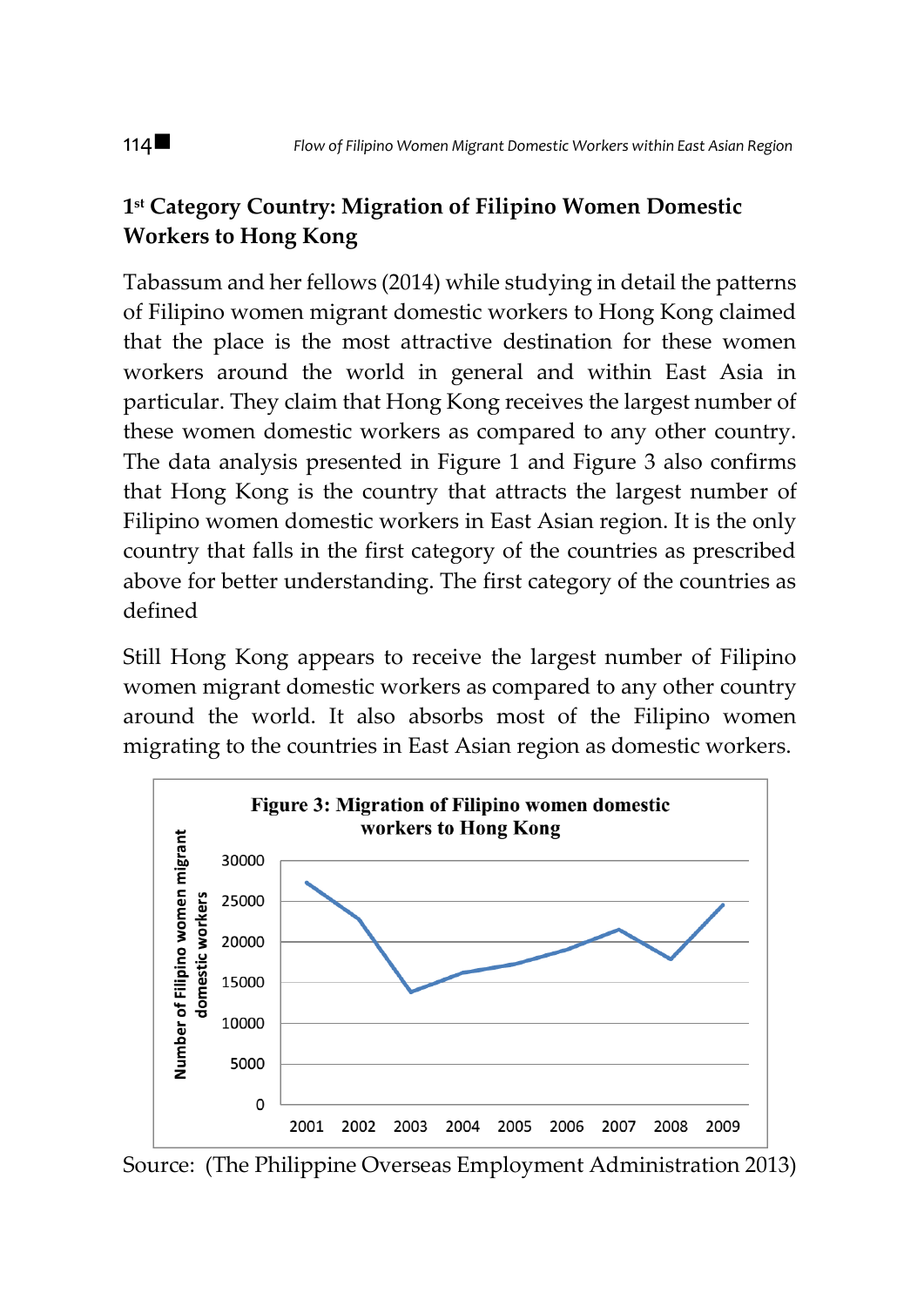In East Asian region, Hong Kong appears to be the one country attracting most of the Filipino women migrant domestic workers. During the period from 2001 to 2009 total 180567 Filipino women migrated to join domestic work in Hong Kong.

The year wise data analysis of number of Filipino women migrant domestic workers shows that the number of women migrating to Hong Kong as domestic workers remain high throughout the period from 2001 to 2009. The highest number of Filipino women domestic workers migrated to Hong Kong during 2001 (i.e. 27,303 women). Since then the overall number of the women worker moving to this destination is found declining. But due to receiving the highest number of tens of thousands women migrant domestic workers from Philippines Hong Kong is considered the only country included in First category as mentioned above.

## **Migration of Filipino Women Domestic Workers to 2nd Category of Countries**

The second category countries include Singapore, Malaysia, Taiwan, Brunei, and Japan. All These countries received only few thousands to few hundreds of new hires Filipino Women Migrant Domestic Workers. Singapore received new hires of these women ranging from 1000 to 3000. After the year 2006 Singapore is also witnessing an overall declining trend in receiving these women workers from Philippines.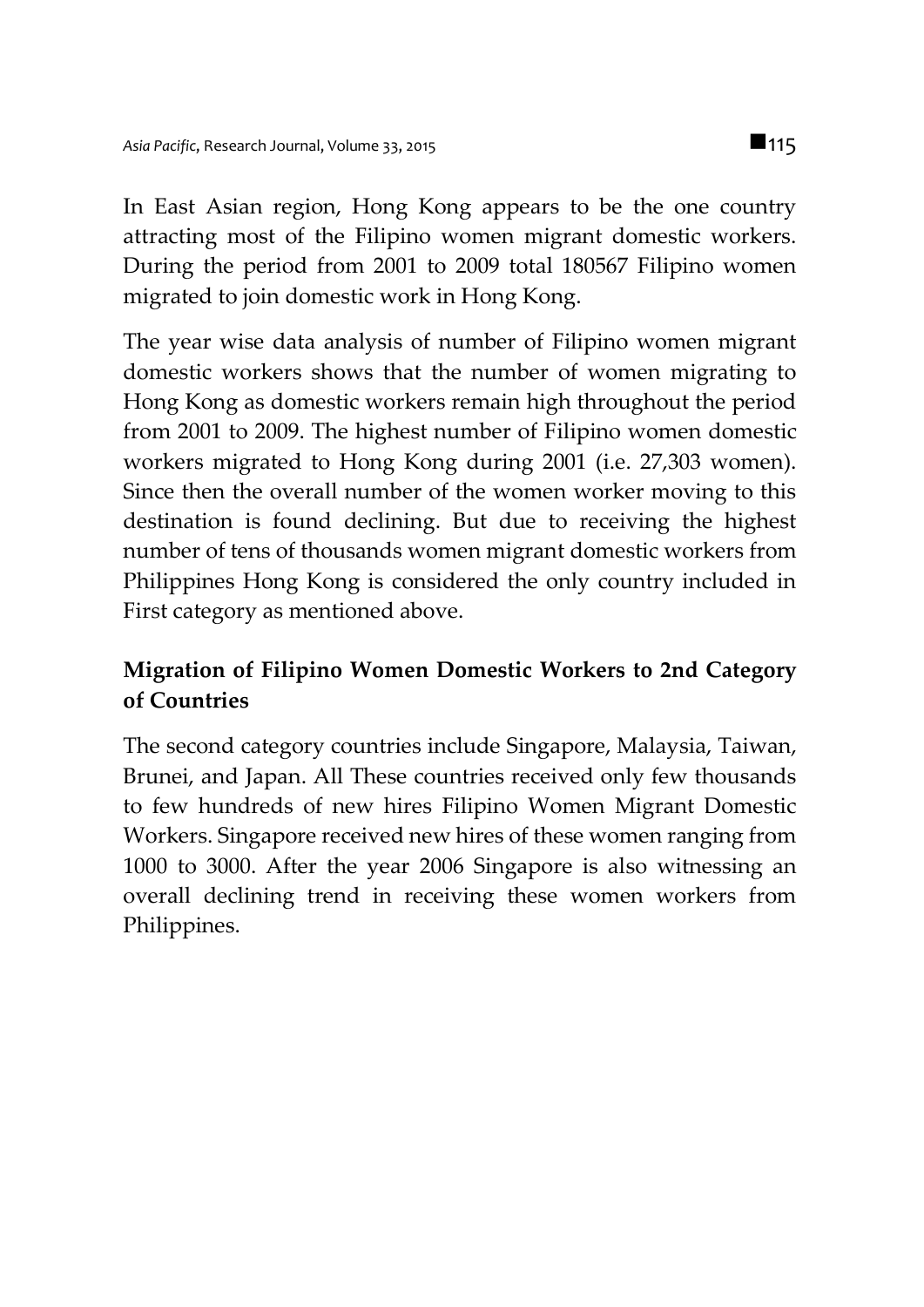

Source: (The Philippine Overseas Employment Administration 2013)

It is observed that 7.11% (14831 out of 208543) of the total Filipino women migrant domestic workers moving to 16 East Asian countries only moved to Singapore during the period studies here. While at the same time it is observed that only 3.352% (6991 out 208543) of total Filipino women migrant domestic workers moved to 16 East Asian countries moved to Malaysia during the same period.



Source: (The Philippine Overseas Employment Administration 2013)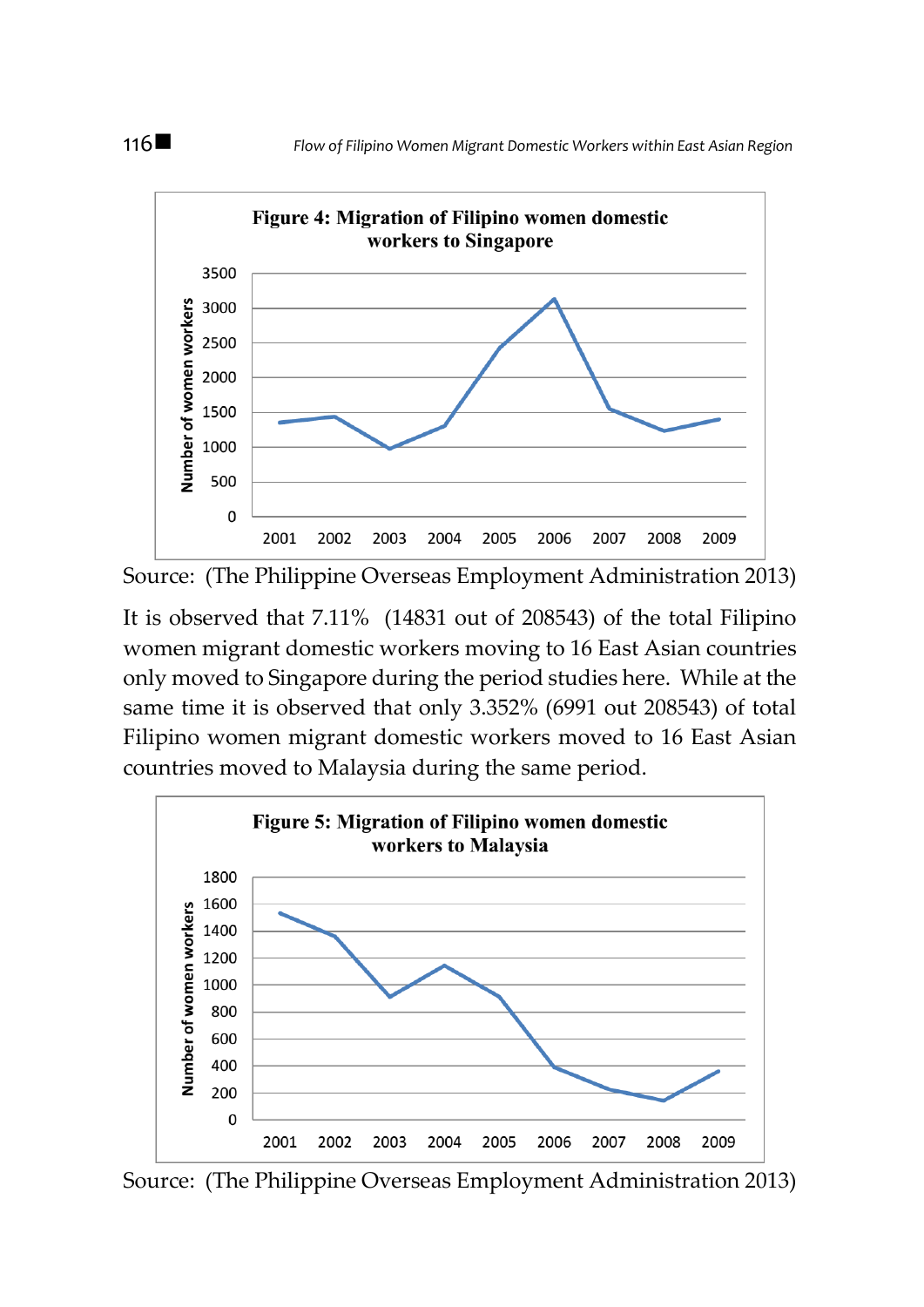Malaysia as part of second category received less than 1600 of these women each year. The number of the women domestic workers migrating to Malaysia range between around 1500 to less than 200. The overall trend of Malaysia in respect of receiving Filipino women migrant domestic workers is declining.

Taiwan is also showing the same situation. It is observed that 1.57% (6991 out of 208543) of the total Filipino migrant domestic workers moving to 16 East Asian countries moved to Taiwan. The number of these women Taiwan received each year ranged between 1200 to less than one hundred. The overall trend in receiving of Filipino women workers in Taiwan is also declining.





Only 1% (2109 out of 208543) of the total Filipino women domestic workers moving to 16 East Asian countries migrated to Brunei during this period. The number of women moved to Brunei each year ranged from 450 to one hundred. The overall trend in the case of Brunei is also of declining number of the migrant women domestic workers.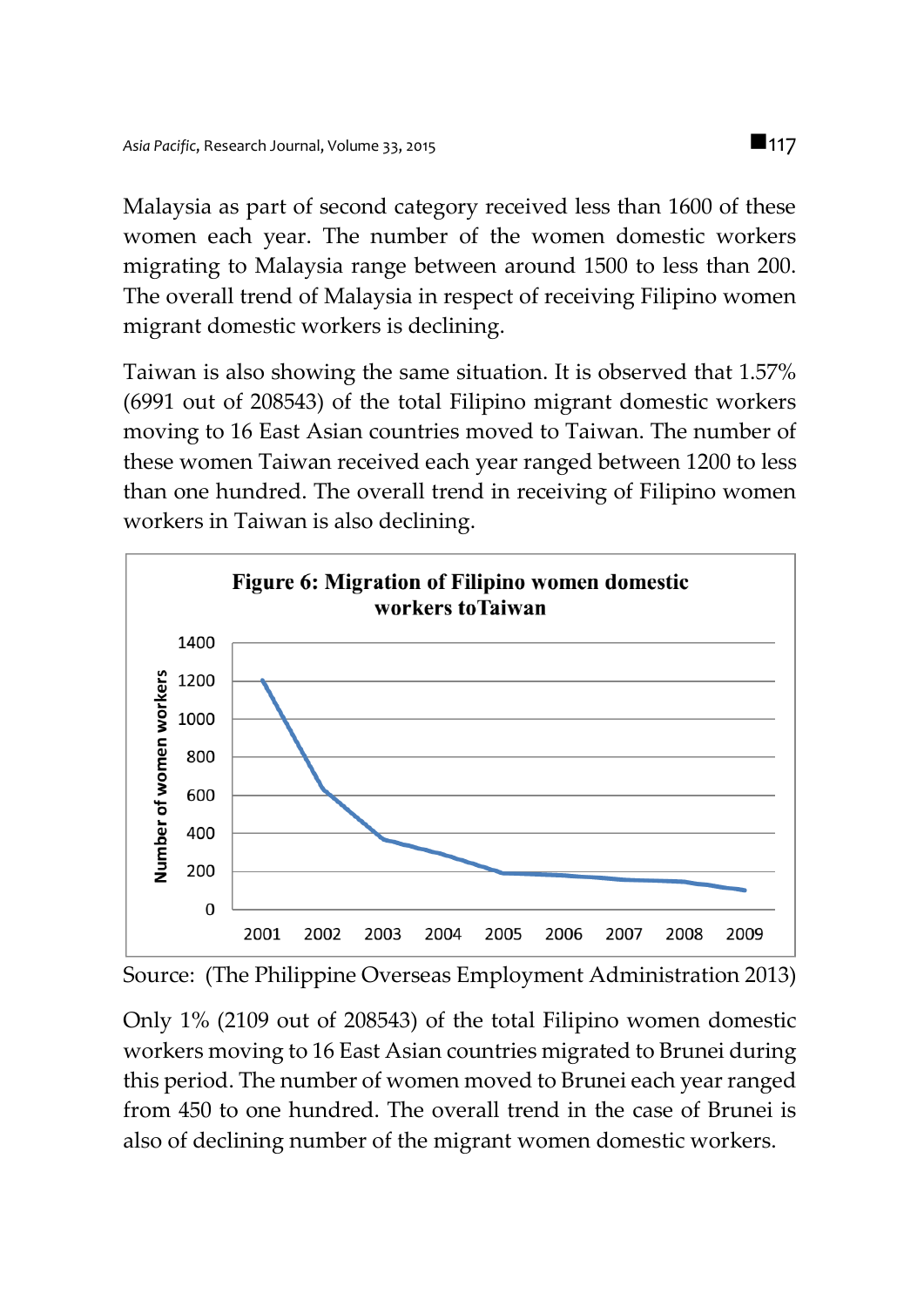

Source: (The Philippine Overseas Employment Administration 2013)

Japan is standing at the lowest edge of second category countries. Only (0.272%) 568 Filipino women domestic workers moved to Japan during the year 2001 to 2009. The number of the women moving to Japan ranged from 130 to only 20. The overall trend is also declining in this stream of migration to Japan.



Source: (The Philippine Overseas Employment Administration 2013)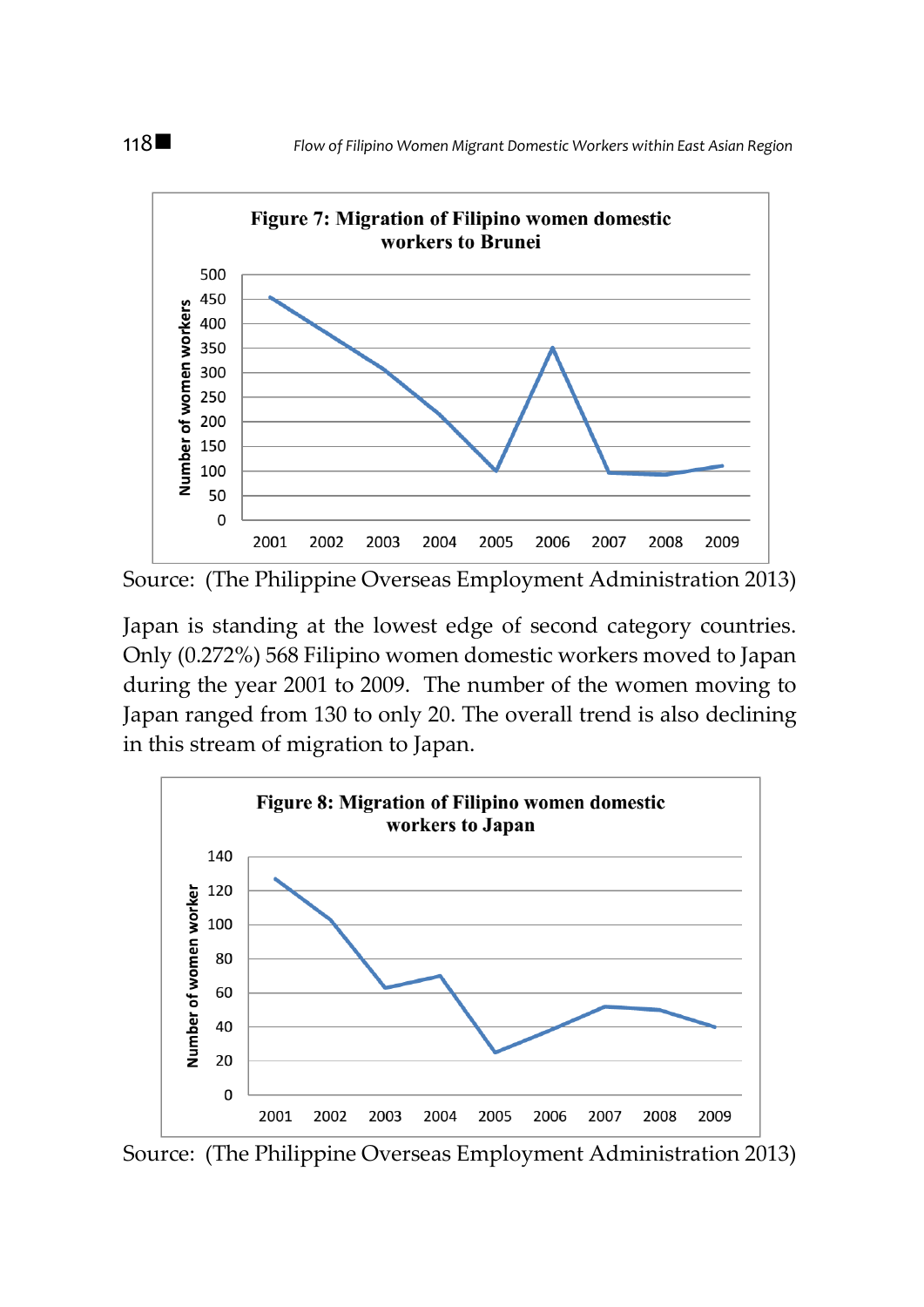## **Migration of Filipino Women Domestic Workers to Third & Fourth Categories of Countries**

It is observed that only a marginal number of Filipino women migrated as domestic workers to other countries like South Korea, China, Thailand, Indonesia, Vietnam, Cambodia, North Korea, East Timor. All these countries are included into third category of countries as mentioned above. South Korea Received less than 25 of these women each year. The number of women received ranged from 24 to 5. Only 144 Filipino women domestic workers migrated to work in South Korea. It is only 0.069% of total Filipino women migrant domestic workers moving to East Asian Countries.



Source: (The Philippine Overseas Employment Administration 2013)

Similarly, only few women Filipino migrant domestic workers migrate to China. From 2001 to 2009, only 32 women that is (0.015%) of the total Filipino women domestic workers moving to East Asian countries migrated as domestic workers to China.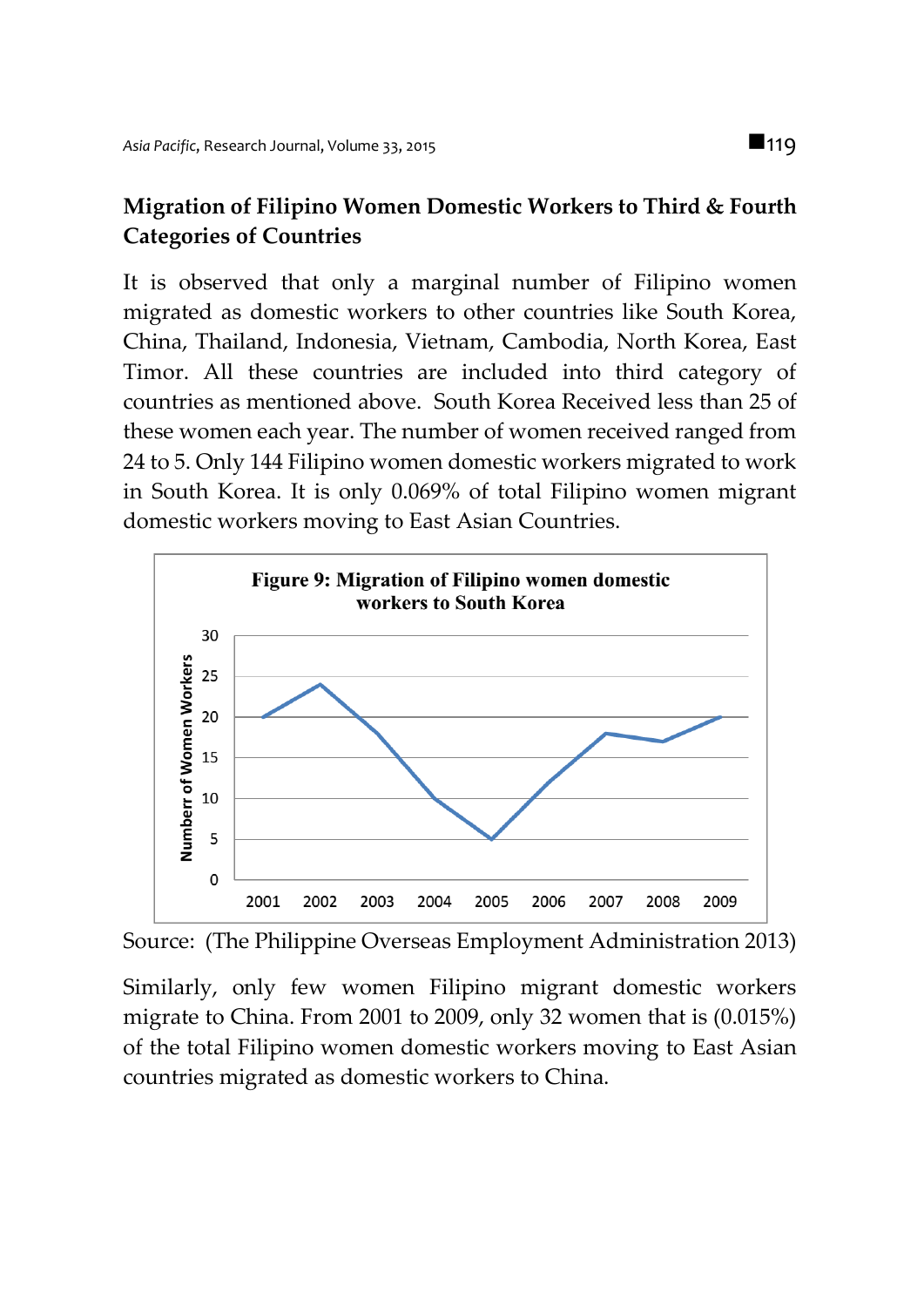

Source: (The Philippine Overseas Employment Administration 2013)

The other countries of the region either received a very marginal number of Filipino women domestic workers. Such as during the years from 2001 to 2009 Thailand received only 8 Filipino women domestic workers, Indonesia received 5, Vietnam received 4, Cambodia received 3, North Korea and East Timor received 1 each.

The Fourth category of the countries only included Myanmar and Laos, as no Filipino women moved was found to move to these countries a domestic workers in the official records of the years studied here.

## **Conclusion**

This paper aimed to review the patterns of Filipino women migrant domestic workers migration as new hires to different countries of East Asia. The paper is based on the statistics taken from official records of the Philippines Overseas Employment Administration. The data analysis shows that there are four categories of the countries according to the number of the women migrant these countries received from Philippines as domestic workers. The first category includes only one country that is Hong Kong. Hong Kong receives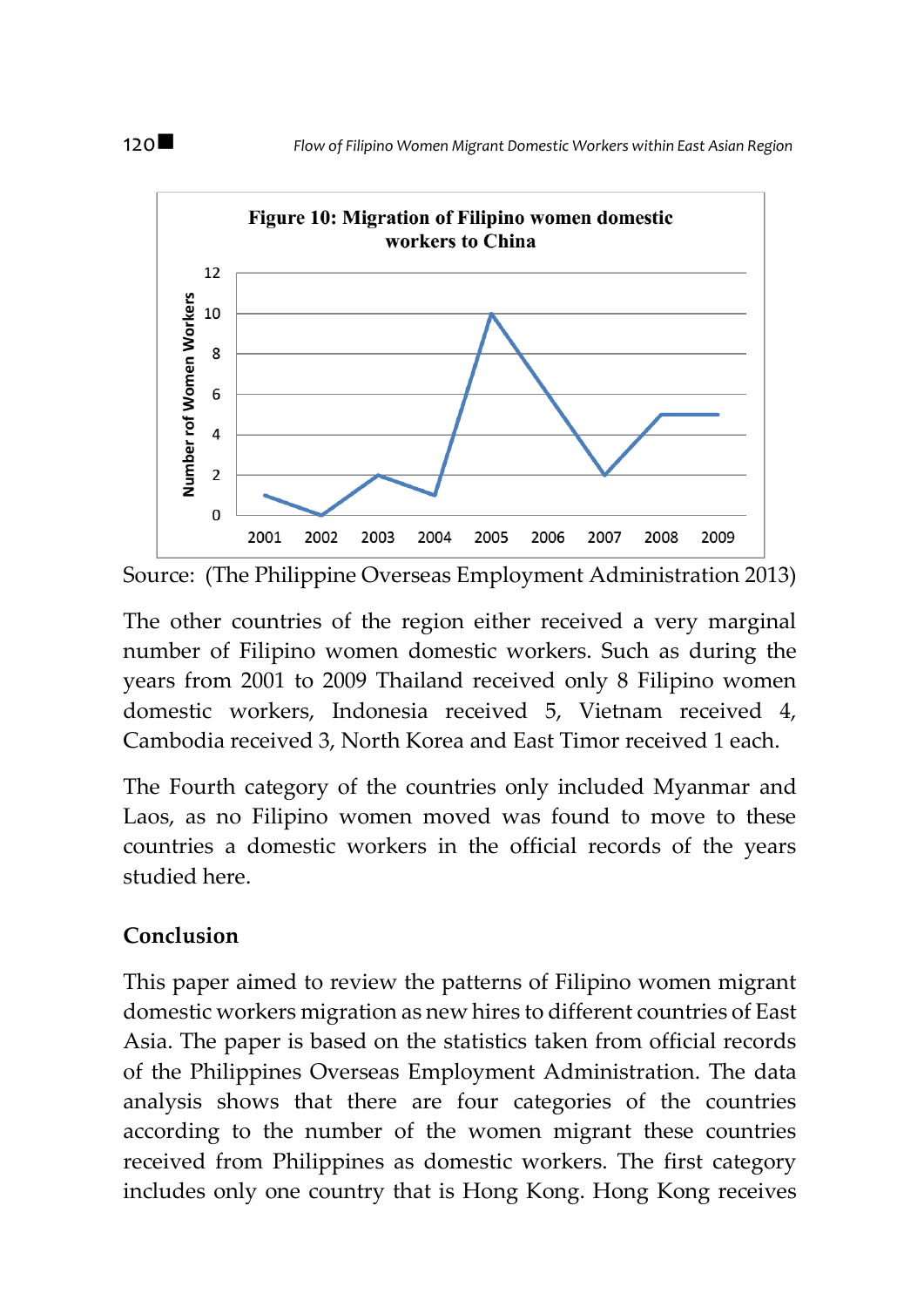more than tens of thousands of the women domestic workers from Philippines during the year 2001 to 2009. Second category includes Singapore, Malaysia, Taiwan, Brunei, and Japan. These countries have received few thousand to few hundreds of the women domestic workers from Philippines. Third category includes a relatively large number of countries. In this category, South Korea, China, Thailand, Indonesia, Vietnam, Cambodia, North Korea, and East Timor as countries receiving less than hundred women domestic workers each year. Fourth category includes only two countries that are Myanmar and Laos. These two countries did not receive any Filipino women migrant domestic worker throughout the period studies as shown in official records. The overall trend of Filipino women migrant domestic workers migrating within East Asian region is declining.

#### **References**

- Bryjak, G. J., & Soroka, M. P. (1997). *Sociology: Cultural Diversity in a Changing World.* Boston: Allyn and Bacon.
- Erdog˘ du, S., & Toksöz, G. (2013). *The Visible Face of Women's Invisible Labour: Domestic Workers in Turkey*. Geneva: International Labour Office.
- International Organization for Migration (IOM). (2005). *World Migration 2005: Costs and Benefits of International Migration.* Geneva: International Organization for Migration.
- Parreñas, R. S. (2001). *Servants of Globalization: Women, Migration and Domestic Work*. California: Stanford University Press.
- Piper, N. (2005). *Gender and Migration*. The Policy Analysis and Research Programme of the Global Commission on International Migration, Retrieved December 20, 2013 from http://www.iom.int/jahia/ webdav/site/myjahiasite/shared/shared/mainsite/policy\_and\_resea rch/gcim/tp/TP10.pdf
- Piper, N. (2009). Overview: Gender and Labour Migration in Asia. In *Gender and Labour Migration in Asia* (pp. 21-42). Geneva: International Organization for Migration.